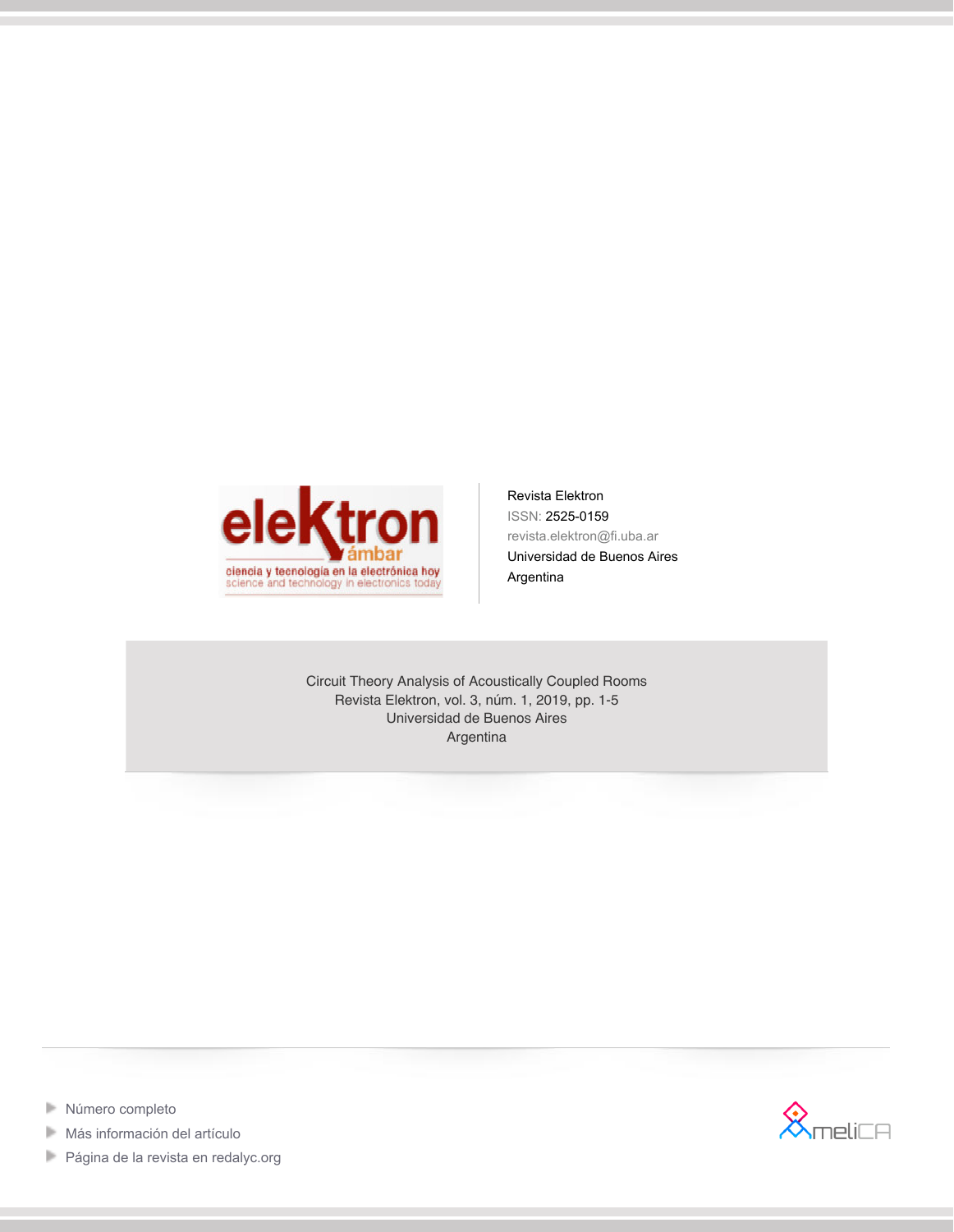# Circuit Theory Analysis of Acoustically Coupled Rooms

Análisis circuital de espacios acústicamente acoplados

Federico Miyara

*Laboratorio de Acústica y Electroacústica, Facultad de Ciencias Exactas, Ingeniería y Agrimensura (FCEIA), Universidad Nacional de Rosario. Riobamba 245 bis, Rosario, Argentina*  fmiyara@fceia.unr.edu.ar

Recibido: 02/12/18; Aceptado: 12/02/19

*Abstract***— A circuit theory approach is presented for the analysis of acoustically coupled spaces. It is based on energy flow and balance with a similar analogy to the one used for solving dynamic thermal systems, where acoustic power is analog to electric current and acoustic energy density is analog to voltage. Room volume is equivalent to capacitor and sound absorption is equivalent to a resistor. From these analogies and Laplace-transformed models it is possible to get stationary or transient response solutions.** 

#### **Keywords: coupled rooms; circuit model; analogies**

*Resumen***— Se propone un enfoque circuital basado en flujos de energía para el análisis de espacios acústicamente acoplados. En el mismo se establece una analogía similar a la que se utiliza en el estudio de sistemas térmicos dinámicos en el cual la potencia acústica es análoga a la corriente eléctrica y la densidad de energía acústica es análoga a la tensión. Los volúmenes son equivalentes a capacitores y la absorción sonora es asimilable a una resistencia. A partir de estas analogías se pueden plantear ecuaciones diferenciales y modelos en transformada de Laplace y obtener tanto soluciones estacionarias o de régimen permanente como transitorias.** 

**Palabras clave: recintos acoplados; modelo circuital; analogías** 

### I. INTRODUCTION

Physical systems can be represented by different formal frameworks. Some of them are block diagrams, graph theory [1] and bond graphs [2]. Often the choice of one or another depends on the nature of the process and on the kind of the desired results. In the case of electric networks, circuit theory, based on Ohm's and Kirchhoff's laws, provides an adequate approach because of the simplicity of the graphical representation akin to the actual topology of the physical system, and the availability of methods to write down the equations by simple inspection. The use of the Laplace transform allows to easily analyze circuits with dynamic components such as capacitors and inductors.

The degree of maturity of circuit theory and the familiarity with its techniques reached by electrical engineers and other practitioners has prompted the extension of its principles to other specialties such as hydraulics, mechanics and acoustics [3]. The general approach is to select two relevant variables that can be considered analogous to voltage and electric current and identify physical subprocesses where these variables are linked. In general, but not always, the variables are chosen so that their product has dimension of power. This allows, by means of conservative transducers, the transition from a physical domain to another, such as is the case of electroacoustic equivalent circuits [3].

For instance, in the case of mechanical circuits, the variables are force and velocity, and in the case of acoustic or hydraulic systems, pressure and flow rate (or volume velocity). In general there is a flow type variable and a force type variable, which are the analogs to current and voltage respectively.

Our purpose is to introduce an equivalent-circuit approach applicable to the analysis of acoustically coupled rooms in both static and dynamic conditions.

## II. ANALOGIES

In the case of acoustically coupled spaces which we shall be dealing with, we will take the acoustic power as the analog of current. Should we stick to the rule that the product of the two variables has dimension of power, the second variable should be non-dimensional, which is not convenient.

We have the precedent of thermal circuits, in which the relevant circuit variables are power and temperature [4], whose product has not dimension of power. They are often used to estimate the working temperature of electronic components (Fig. 1).



Fig. 1. An example of thermal circuit in which there is a power source (the junction), the thermal resistance between the junction and the case,  $R_{\text{T}}$  jc, the thermal resistance between the case and the environment,  $R_{\text{T}}$  ig, and a fixed ambient temperature, *T*a.

In order to select the force variable it will be useful to analyze a simple case in steady state (Fig. 2).

In this example the reverberant field equation holds: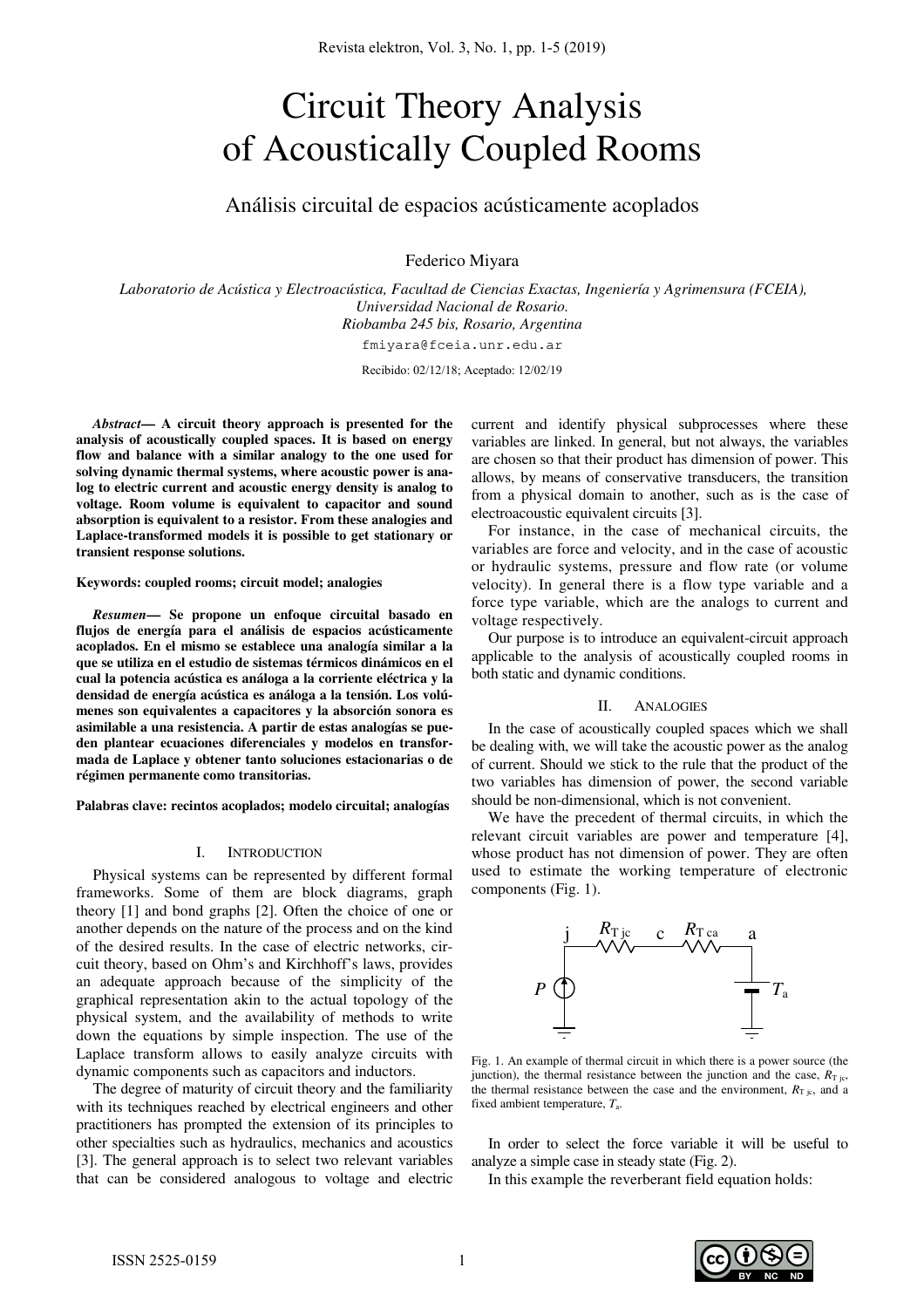

Fig. 2. A reverberant room in steady state with an acoustic power source *W*. The power  $W_{\text{abs}}$  absorbed at the surfaces and the square effective pressure  $P_{\text{ef}}^2$  of the reverberant field are shown. *V* is the volume, *S*, the surface, and α, the absorption coefficient of the room.

$$
P_{\rm ef}^2 = \rho_0 c \frac{4 (1 - \alpha)}{\alpha S} W \tag{1}
$$

where  $\alpha$  is the mean sound absorption coefficient, *W* the acoustic power, *S* the inner area of the room and  $\rho_0 c$  the specific acoustic impedance of air [3].

While we could use  $P_{\text{ef}}^2$  as the analog of voltage, it is more convenient to use the acoustic energy density *D*, which is proportional to  $P_{\text{ef}}^2$ :

$$
D = \frac{P_{\text{ef}}^2}{\rho_0 c^2}.
$$
 (2)

This formula is valid for plane waves [3], but a diffuse field as we are assuming is the superposition of a large number of incoherent plane waves. Thus,

$$
D = \frac{4(1-\alpha)}{\alpha Sc}W.
$$
 (3)

Given the analogy

$$
D \leftrightarrow V
$$
  

$$
W \leftrightarrow I
$$

we can define an analog to electric resistance, which we shall call *absorption resistance*, as

$$
R_{\rm abs} = \frac{D}{W} = \frac{4(1-\alpha)}{\alpha Sc}.
$$
 (4)

Now we can draw the first circuit for the reverberant steady state (Fig.3).



Fig. 3. Circuit of the reverberant steady state in a room.

In the previous example the air absorption, which is important for large rooms, was not taken into account. In this case (Fig. 4)  $\alpha$  can be replaced by a coefficient  $\alpha_{tot}$ given by



Fig. 4. A reverberant room in steady state, considering the acoustic power absorbed by the air.

$$
\alpha_{\text{tot}} = \alpha + \gamma_{\text{m}} \frac{4V}{S} \tag{5}
$$

where *V* is the volume, *S* the area and  $\gamma_m$ , the coefficient of absorption in the air, in neper/m [3]. Then

$$
R = \frac{4(1 - \alpha_{\text{tot}})}{\alpha_{\text{tot}} Sc}.
$$
 (6)

It is interesting to note that this resistance can be considered as the parallel of two resistances, one of them representing the absorption by the surfaces, and the other, by the air.



Fig. 5. Equivalent circuit for the steady state of the reverberant field in a room, including the absorption in the air.

Because of energy conservation, we have an equivalent of Kirchhoff's first law,

$$
W_{\text{air}} = W - W_{\text{abs}}. \tag{7}
$$

$$
W_{\text{air}} = \left(\frac{\alpha_{\text{tot}}}{1 - \alpha_{\text{tot}}} - \frac{\alpha}{1 - \alpha}\right) \frac{Sc}{4} D. \quad (8)
$$

We can look for a value  $\alpha'$  such that

$$
\frac{\alpha_{tot}}{1-\alpha_{tot}} - \frac{\alpha}{1-\alpha} = \frac{\alpha'}{1-\alpha'}.
$$
 (9)

This value represents a hypothetical surface absorption equivalent to air absorption. Solving for α'

$$
\alpha' = \frac{\gamma_{\rm m} \frac{4V}{S}}{(1-\alpha)^2 + \gamma_{\rm m} \frac{4V}{S} \alpha}.
$$
 (10)

The distinction between both absorption mechanisms is of conceptual interest and also illustrates a direct application of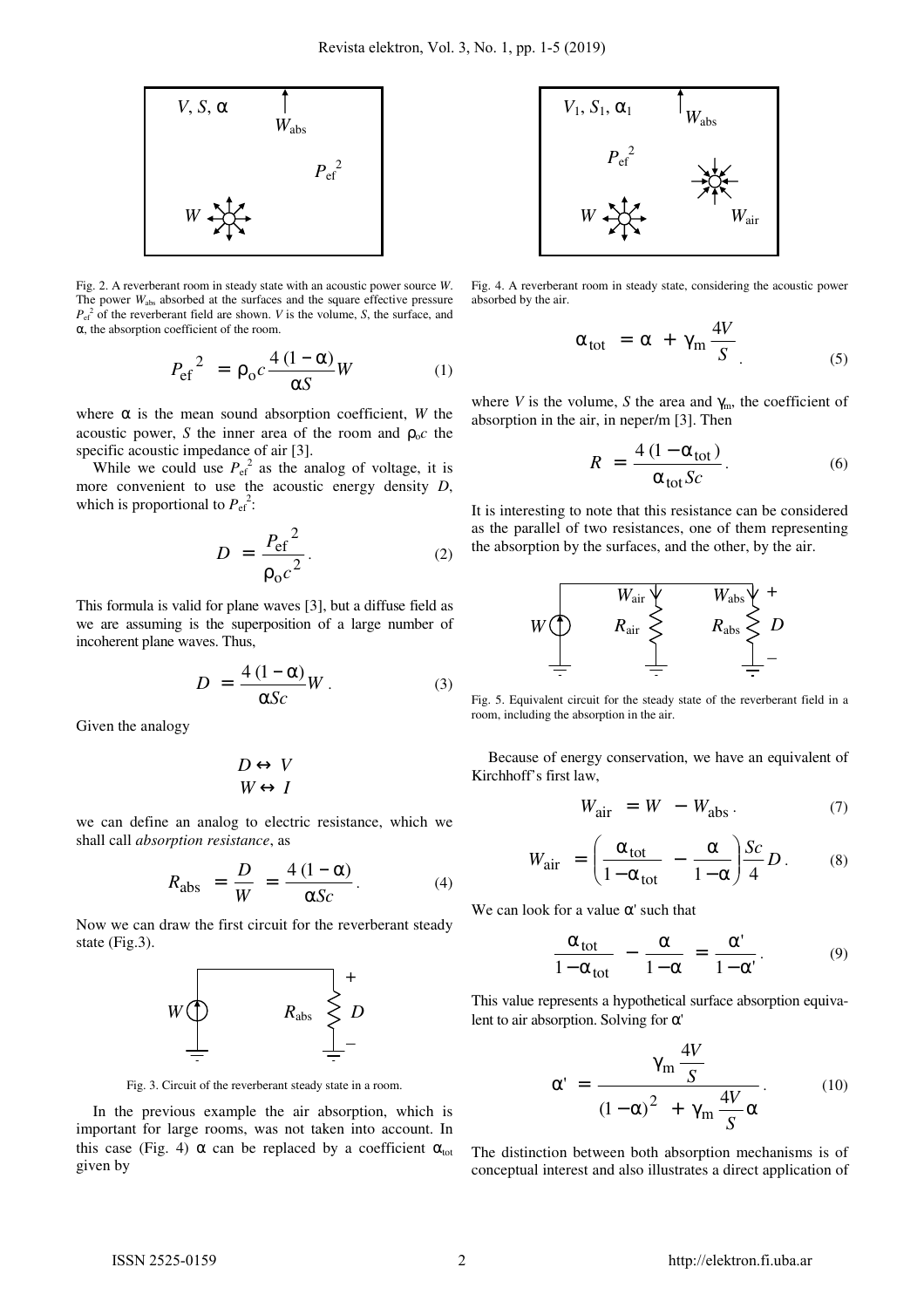circuit theory to this model, but in practice we will work directly with

$$
R = R_{\text{air}} / / R_{\text{abs}}. \tag{11}
$$

# III. COUPLED ROOMS IN STEADY STATE

We shall next consider two rooms coupled by a small opening of area  $S_{12}$  (Fig. 6).



Fig. 6. Coupled rooms with surface and air absorption. In room 1 there is a sound source with acoustic power *W*. *S*12 is the area of the opening connecting both rooms

The power loss in each room is

$$
W_{\text{loss1}} = \frac{\alpha_{\text{tot1}} S_1 c}{4 (1 - \alpha_{\text{tot1}})} D_1, \qquad (12)
$$

$$
W_{\text{loss2}} = \frac{\alpha_{\text{tot2}} S_2 c}{4 (1 - \alpha_{\text{tot2}})} D_2. \tag{13}
$$

On the other hand, the power arriving at each room through the opening is given by

$$
W_{12} = \frac{S_{12}c}{4} D_1, \qquad (14)
$$

$$
W_{21} = \frac{S_{12}c}{4}D_2.
$$
 (15)

The following energy balance holds:

$$
W_{\text{loss1}} + W_{12} - W_{21} = W ,
$$
  
\n
$$
W_{\text{loss2}} + W_{21} - W_{12} = 0 .
$$
 (16)

Replacing equations (12) through (15) in (16) we get

$$
\left(\frac{\alpha_{\text{tot}1}S_1c}{4(1-\alpha_{\text{tot}1})} + \frac{S_{12}c}{4}\right)D_1 - \frac{S_{12}c}{4}D_2 = W
$$
  

$$
-\frac{S_{12}c}{4}D_1 + \left(\frac{\alpha_{\text{tot}2}S_2c}{4(1-\alpha_{\text{tot}2})} + \frac{S_{12}c}{4}\right)D_2 = 0
$$
 (17)

If, by analogy with equation (6), we introduce the following circuit parameters

$$
R_1 = \frac{4 (1 - \alpha_{\text{tot}1})}{\alpha_{\text{tot}1} S_1 c},
$$
 (18)

$$
R_2 = \frac{4 (1 - \alpha_{\text{tot2}})}{\alpha_{\text{tot2}} S_2 c},
$$
 (19)

$$
R_{12} = \frac{4}{S_{12}c},\tag{20}
$$

the system of equations (17) can be rewritten as

$$
\left(\frac{1}{R_1} + \frac{1}{R_{12}}\right)D_1 - \frac{1}{R_{12}}D_2 = W
$$
  

$$
-\frac{1}{R_{12}}D_1 + \left(\frac{1}{R_2} + \frac{1}{R_{12}}\right)D_2 = 0
$$
 (21)

System (21) can be interpreted as the resolution of the circuit of Fig. 7 by the node potential method.



Fig. 7. Steady-state circuit model for two acoustically coupled rooms.

This system is easily solved, getting

$$
D_1 = W \frac{R_1(R_{12} + R_2)}{R_1 + R_2 + R_{12}}
$$
 (22)

$$
D_2 = W \frac{R_1 R_2}{R_1 + R_2 + R_{12}} \tag{23}
$$

Circuit analysis allows to get interesting conclusions. For instance, from (20) we can see that the smaller the opening area the larger  $R_{12}$ , hence the weaker the coupling, Indeed, from equation (22) it is seen that the energy density in room 1 practically does not depend on the characteristics of room 2 (as  $R_{12}$  >>  $R_2$ ), while from (23) the energy density of the latter will be a small fraction  $(\equiv R_2/R_{12})$  of the energy density in the former.

# IV. ROOMS COUPLED BY A PARTITION

We shall consider now two rooms coupled by a partition whose sound transmission coefficient<sup>1</sup> is  $\tau_s$ . In such case equations (14) and (15) will be affected by  $\tau_s$ , i.e.,

$$
W_{12} = \tau_s \frac{S_{12}c}{4} D_1, \qquad (24)
$$

 $\overline{a}$ 

<sup>1</sup> The sound transmission coefficient is the ratio of the transmitted power to the incident power.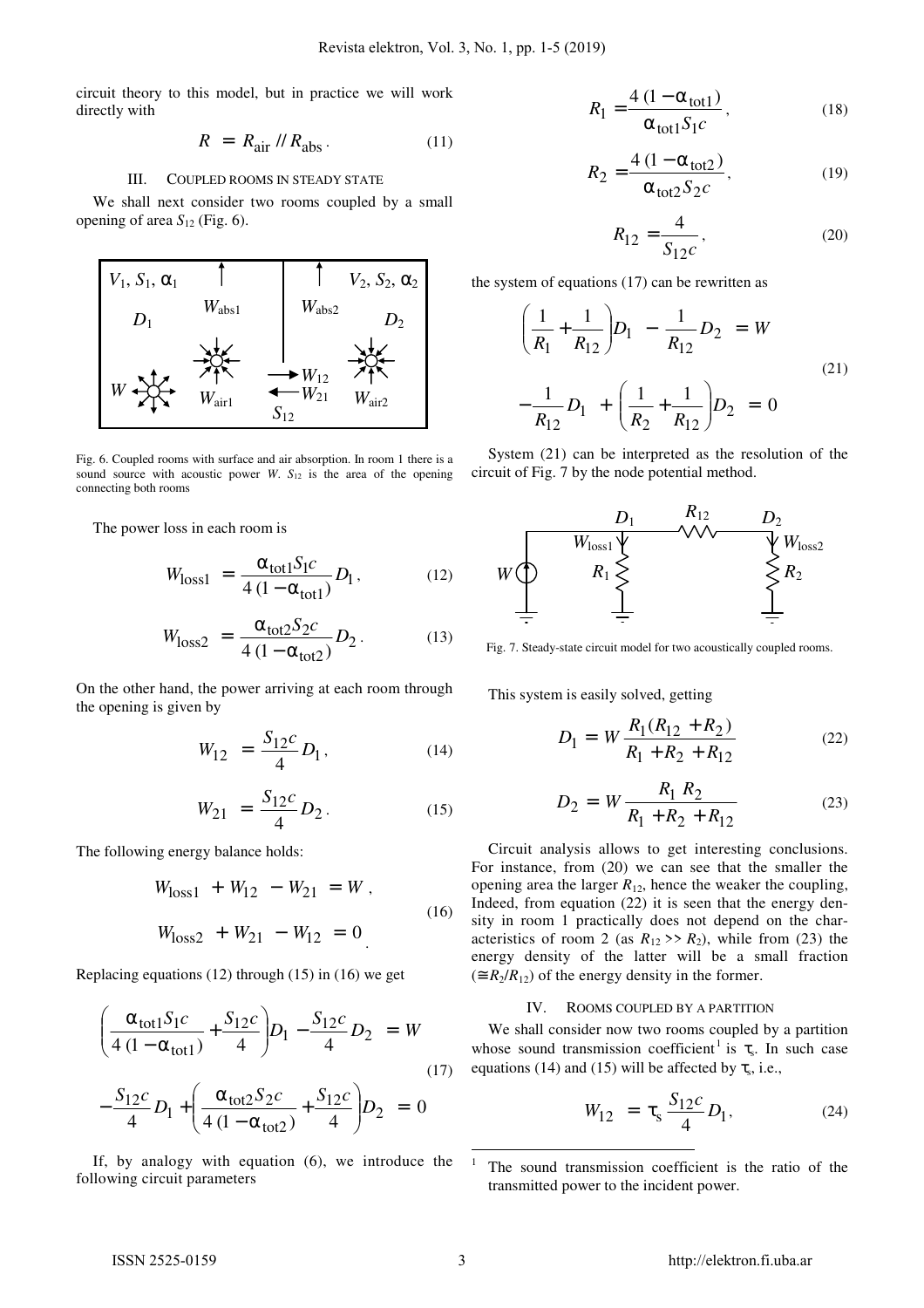$$
W_{21} = \tau_s \frac{S_{12}c}{4} D_2.
$$
 (25)

from which

$$
R_{12} = \frac{4}{\tau_s S_{12} c}.
$$
 (26)

Besides, it will be necessary to take into account the absorption coefficient of the partition, which will normally be less than 1, affecting also the mean absorption of both rooms.

An interesting example arises in the case of movable partition walls used in large rooms to accomplish different room distributions such as at conference and exhibition centers. Since in general  $\tau_s$  is relatively low, coupling is weak, but this is compensated because the common area is considerable.

Another typical situation is when there is communication through a suspended ceiling in cases in which a larger room has been partitioned to get several smaller spaces.

# SINGLE ROOM IN DYNAMIC CONDITIONS

Transient behavior in a room is important at least in three situations. The first one is the onset of the sound field, the second, the sound decay typical of reverberation, and the third, the response to amplitude modulation (modulation transfer function), of interest for the analysis of speech intelligibility.

In order to analyze this problem we will start from the theoretical energy impulse response, which consists in an exponential decay

$$
D(t) = D_0 e^{\left(\ln(1-\alpha) - \gamma_m \frac{4V}{S}\right) \frac{cS}{4V}t}.
$$
 (27)

This response is characterized by a time constant  $\tau$  given by

$$
\tau = \frac{4V}{cS} \frac{1}{-\ln(1-\alpha) + \gamma_m \frac{4V}{S}}.
$$
 (28)

In electric circuits this kind of response is associated with the discharge of a capacitor through a resistor, so we can propose a circuit component similar to a capacitor connected as shown in Fig. 8.



Fig. 8. Equivalent circuit for the reverberant state of a room.

In order that the time response be the same it is necessary that

$$
RC = \tau, \tag{29}
$$

where *R* is given by (6). Solving for *C*,

$$
C = \frac{\alpha_{\text{tot}}}{1 - \alpha_{\text{tot}}} \frac{V}{-\ln(1 - \alpha) + \gamma_{\text{m}} \frac{4V}{S}}.
$$
 (30)

For  $\alpha \ll 1$  we can approximate

$$
-\ln(1-\alpha) \cong \alpha , \qquad (31)
$$

so that

$$
C \cong \frac{V}{1 - \alpha_{\text{tot}}}.
$$
 (32)

Sometimes, if  $\alpha_{tot} \ll 1$ , we can approximate

$$
C \cong V. \tag{33}
$$

As can be noted, the capacity is associated with the room volume, which is reasonable.

## VI. COUPLED ROOMS IN DYNAMIC CONDITIONS

Consider now two coupled rooms in non stationary state. Considering the time constant of each room as if they were not coupled, we can draw an equivalent circuit such as shown in Fig. 9.



Fig. 9. Dynamic condition circuit model of two acoustically coupled rooms.

In this case, the node potential equations, written by simple inspection, are

$$
\left(\frac{1}{R_1} + C_1 s + \frac{1}{R_{12}}\right) D_1 - \frac{1}{R_{12}} D_2 = W
$$
\n(34)

$$
-\frac{1}{R_{12}}D_1 + \left(\frac{1}{R_2} + C_2s + \frac{1}{R_{12}}\right)D_2 = 0
$$

Note that the equations have been written directly using the Laplace transform, avoiding the classic approach with differential equations (see, for example, [5], [6]) and taking advantage of the techniques that are commonplace in circuit analysis.

The solution of this system of equations is completely similar to the static case of equation (21). After some algebraic manipulation we get